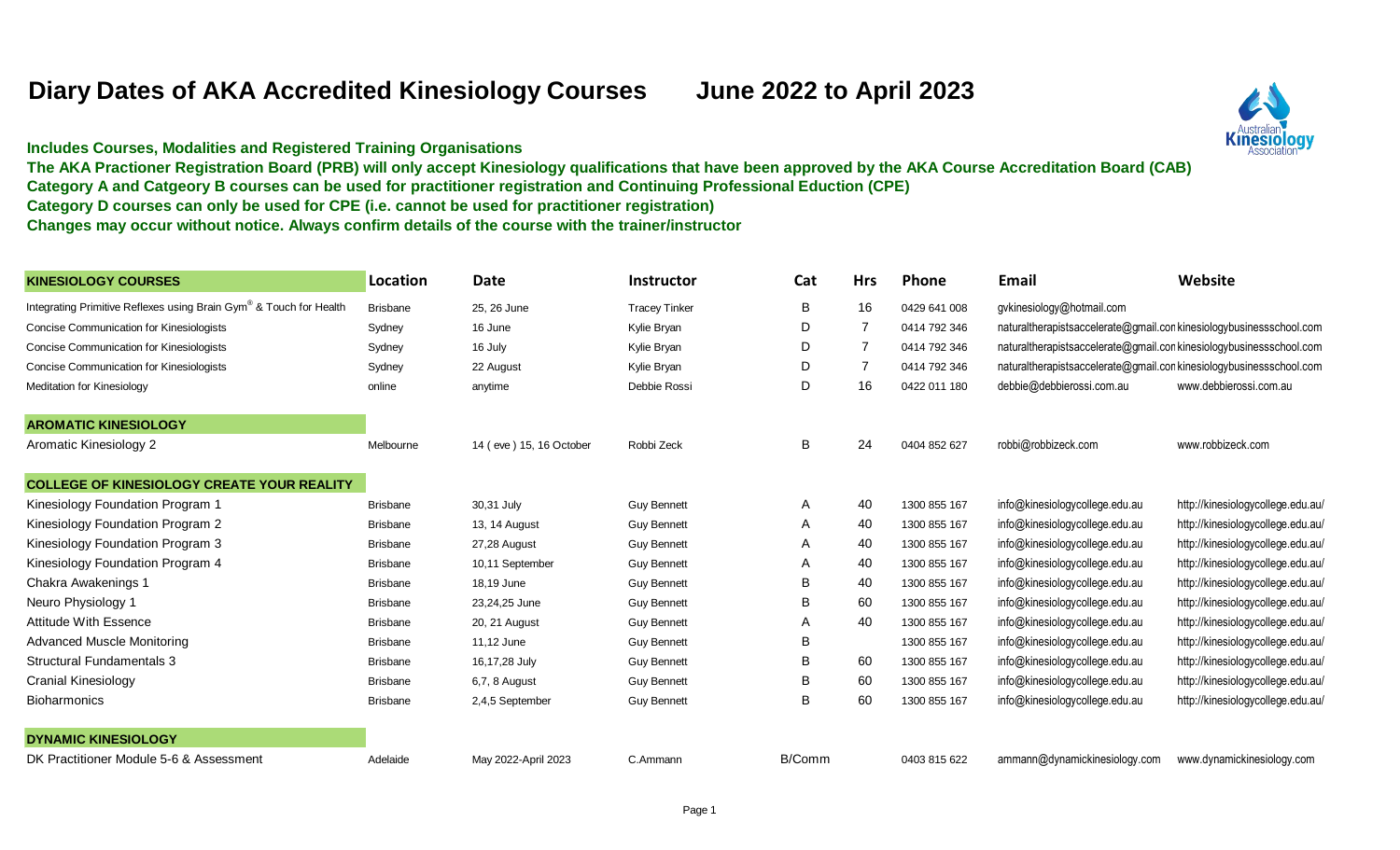| <b>EDU-K</b>                                                      |                                     |                                        |                             |   |                |              |                                                                  |                                    |
|-------------------------------------------------------------------|-------------------------------------|----------------------------------------|-----------------------------|---|----------------|--------------|------------------------------------------------------------------|------------------------------------|
| Brain Gym 101                                                     |                                     | Brisbane - ONLINE 22 June & 3, 10 July | Enza Lyons                  | A | 32             | 0413 697 692 | enzalyons1@gmail.com                                             |                                    |
| Brain Gym 101                                                     | Brisbane - ONLINE 26 - 28 June      |                                        | Enza Lyons                  | A | 32             | 0413 697 692 | enzalyons1@gmail.com                                             |                                    |
| Brain Gym 101                                                     | Brisbane - ONLINE 5, 6, 8, 9 August |                                        | Jose Toussaint              | A | 32             | 0434 626 307 | info.josetoussaint@gmail.com                                     | www.josetoussaint.com              |
| <b>EMOTIONS AND METAPHYSICAL KINESIOLOGY</b>                      |                                     |                                        |                             |   |                |              |                                                                  |                                    |
| Chakra Healing Kinesiology                                        | Mordialloc, VIC                     | 18-19 June                             | Denise Robinson             | B | 26             | 0411 411 833 | denise@bythebaykinesiology.com.au www.bythebaykinesiology.com.au |                                    |
| Chakra Healing Kinesiology Masterclass                            | Online                              | 28 July                                | Denise Robinson             | D | 4              | 0411 411 833 | denise@bythebaykinesiology.com.au www.bythebaykinesiology.com.au |                                    |
| Chakra Healing Kinesiology                                        | Mordialloc, VIC                     | 30-31 July                             | Denise Robinson             | В | 26             | 0411 411 833 | denise@bythebaykinesiology.com.au                                | www.bythebaykinesiology.com.au     |
| Transpersonal Chakra Kinesiology                                  | Mount Barker, SA                    | 30-31 July                             | Nikki Heuskes               | B | 26             | 0421 224 445 | nikki@askthebody.com.au                                          | www.askthebody.com.au              |
| Sabotage Programs, Love, Oxygen, Money Protocols Master Online    |                                     | 4 August                               | Denise Robinson             | D | $\overline{2}$ | 0411 411 833 | denise@bythebaykinesiology.com.au                                | www.bythebaykinesiology.com.au     |
| Transpersonal Chakra Kinesiology Masterclass                      | Online                              | 11 August                              | Denise Robinson             | D | $\overline{4}$ | 0411 411 833 | denise@bythebaykinesiology.com.au                                | www.bythebaykinesiology.com.au     |
| Transpersonal Chakra Kinesiology                                  | Mordialloc, VIC                     | 13 August & 27 August                  | Denise Robinson             | B | 26             | 0411 411 833 | denise@bythebaykinesiology.com.au                                | www.bythebaykinesiology.com.au     |
| Transpersonal Chakra Kinesiology                                  | Mordialloc, VIC                     | 13 August & 28 August                  | Denise Robinson             | B | 26             | 0411 411 833 | denise@bythebaykinesiology.com.au                                | www.bythebaykinesiology.com.au     |
| Aura Balancing Kinesiology                                        | Mount Barker, SA                    | 27-28 August                           | Nikki Heuskes               | B | 26             | 0421 224 445 | nikki@askthebody.com.au                                          | www.askthebody.com.au              |
| Aura Balancing Kinesiology                                        | Mordialloc, VIC                     | 10 Sept & 15 October                   | Denise Robinson             | B | 26             | 0411 411 833 | denise@bythebaykinesiology.com.au www.bythebaykinesiology.com.au |                                    |
| Aura Balancing Kinesiology                                        | Mordialloc, VIC                     | 10 Sept & 16 October                   | Denise Robinson             | В | 26             | 0411 411 833 | denise@bythebaykinesiology.com.au www.bythebaykinesiology.com.au |                                    |
| Aura Balancing Kinesiology Masterclass                            | Online                              | 13 October                             | Denise Robinson             | D | $\overline{4}$ | 0411 411 833 | denise@bythebaykinesiology.com.au www.bythebaykinesiology.com.au |                                    |
| Nature's Healing Chi Workshop                                     | Online                              | 10 November                            | Denise Robinson             | D | 5              | 0411 411 833 | denise@bythebaykinesiology.com.au www.bythebaykinesiology.com.au |                                    |
| <b>INTEGRATED HEALING</b>                                         |                                     |                                        |                             |   |                |              |                                                                  |                                    |
| <b>Integrated Healing Foundations</b>                             | Kilcunda                            | 15 June                                | Nikki Barrett               | A | 8              | 0417 245 072 | info@revelationkinesiology.com                                   | www.integratedhealing.co.uk        |
| Integrated Healing Pathways                                       | Kilcunda                            | 16, 17 June                            | Nikki Barrett               | B | 16             | 0417 245 072 | info@revelationkinesiology.com                                   | www.integratedhealing.co.uk        |
| Integrated Healing Concepts`                                      | Kilcunda                            | 18, 19, 20 June                        | Nikki Barrett               | в | 24             | 0417 245 072 | info@revelationkinesiology.com                                   | www.integratedhealing.co.uk        |
| Integrated Healing Body                                           | Kilcunda                            | 22, 23 June                            | Nikki Barrett               | B | 16             | 0417 245 072 | info@revelationkinesiology.com                                   | www.integratedhealing.co.uk        |
| <b>Integrated Healing Mind</b>                                    | Kilcunda                            | 24, 25 June                            | Nikki Barrett               | В | 16             | 0417 245 072 | info@revelationkinesiology.com                                   | www.integratedhealing.co.uk        |
| Integrated Healing Foundations                                    | Merimbula, NSW                      | 16 November                            | Nikki Barrett               | А | 8              | 0417 245 072 | info@revelationkinesiology.com                                   | www.integratedhealing.co.uk        |
| Integrated Healing Pathways                                       | Merimbula, NSW                      | 17.18 November                         | Nikki Barrett               | B | 16             | 0417 245 072 | info@revelationkinesiology.com                                   | www.integratedhealing.co.uk        |
| Integrated Healing Concepts`                                      | Merimbula, NSW                      | 19, 20, 21 November                    | Nikki Barrett               | B | 24             | 0417 245 072 | info@revelationkinesiology.com                                   | www.integratedhealing.co.uk        |
| Integrated Healing Body                                           | Merimbula, NSW                      | 23, 24 November                        | Nikki Barrett               | B | 16             | 0417 245 072 | info@revelationkinesiology.com                                   | www.integratedhealing.co.uk        |
| Integrated Healing Mind                                           | Merimbula, NSW                      | 25, 26 November                        | Nikki Barrett               | B | 16             | 0417 245 072 | info@revelationkinesiology.com                                   | www.integratedhealing.co.uk        |
| <b>LAW OF ATTRACTION &amp; KINESIOLOGY EYE-MOTIONAL PROCESSES</b> |                                     |                                        |                             |   |                |              |                                                                  |                                    |
| The 6 Processes Balance                                           | Online                              | 13, 14, 20, 21 July                    | Amanda Lynne/ Vicki Engeham | D | 18             | 0421 253 162 | hello@eye-motionalprocesses.com                                  | https://eye-motionalprocesses.com/ |
| The 6 Processes Balance                                           | Online                              | 13, 27 August                          | Amanda Lynne/ Vicki Engeham | D | 18             | 0421 253 162 | hello@eye-motionalprocesses.com                                  | https://eye-motionalprocesses.com/ |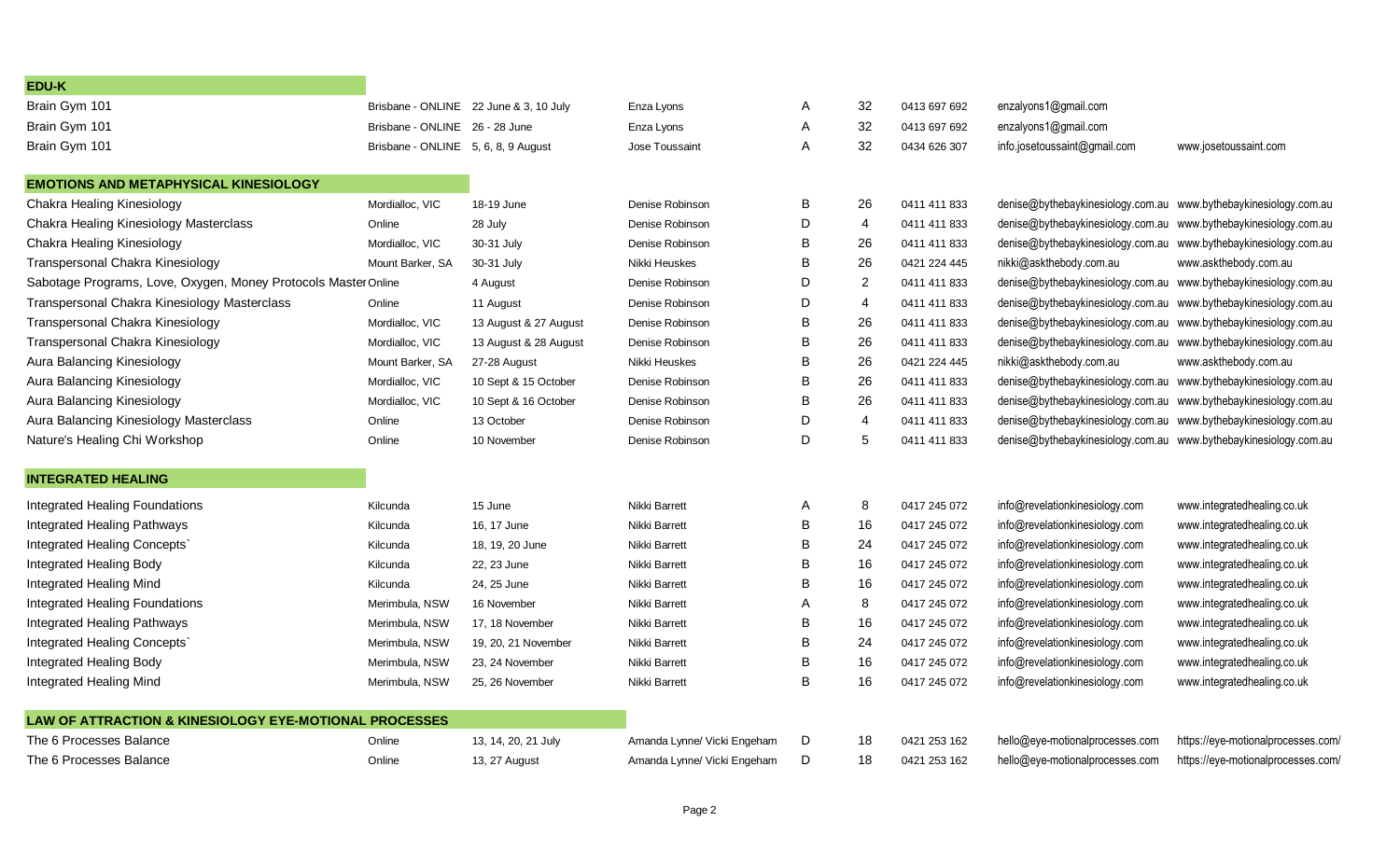| The 6 Processes Balance                    | Online                          | 1, 6, 8, 13 Sept | Amanda Lynne/ Vicki Engeham | D | 18             | 0421 253 162 | hello@eye-motionalprocesses.com | https://eye-motionalprocesses.com/                                  |
|--------------------------------------------|---------------------------------|------------------|-----------------------------|---|----------------|--------------|---------------------------------|---------------------------------------------------------------------|
| <b>NEUROENERGETIC KINESIOLOGY</b>          |                                 |                  |                             |   |                |              |                                 |                                                                     |
| Body Structure Hologram 1                  | Murwillumbah/Online 15 - 18 Oct |                  | Hugo Tobar                  | В | 32             | 0427 102 346 | admin@nkinstitute.com           | www.nkinstitute.com.au                                              |
| Body Structure Hologram 2                  | Murwillumbah/Online 4 - 6 Nov   |                  | Hugo Tobar                  | В | 24             | 0427 102 346 | admin@nkinstitute.com           | www.nkinstitute.com.au                                              |
| <b>Brain Formatting</b>                    | Melbourne/ Online               | 9 - 10 July      | Sally Urokohara             | B | 16             | 0427 102 346 | admin@nkinstitute.com           | www.nkinstitute.com.au                                              |
| <b>Brain Formatting</b>                    | Caloundra                       | 9 - 10 July      | Marie Hayes                 | В | 16             | 0427 102 346 | admin@nkinstitute.com           | www.nkinstitute.com.au                                              |
| <b>Brain Formatting</b>                    | Brisbane/ Online                | 23 - 24 July     | Kendall Salzman             | B | 16             | 0427 102 346 | admin@nkinstitute.com           | www.nkinstitute.com.au                                              |
| Chakra Holgram 1                           | Brisbane/Online                 | 11 - 14 Nov      | Kendall Salzman             | B | 32             | 0427 102 346 | admin@nkinstitute.com           | www.nkinstitute.com.au                                              |
| Chakra Holgram 1                           | Caloundra                       | 18 - 21 Nov      | Marie Hayes                 | B | 32             | 0427 102 346 | admin@nkinstitute.com           | www.nkinstitute.com.au                                              |
| Immune And Vaccination Pathways 1          | Murwillumbah /Online 3 - 6 June |                  | Hugo Tobar                  | B | 32             | 0427 102 346 | admin@nkinstitute.com           | www.nkinstitute.com.au                                              |
| Immune And Vaccination Pathways 2          | Murwillumbah /Online 2 - 4 July |                  | Hugo Tobar                  | в | 24             | 0427 102 346 | admin@nkinstitute.com           | www.nkinstitute.com.au                                              |
| Neuroemotional Pathways 1                  | Melbourne/Online                | 1 - 4 Dec        | Sally Urokohara             | в | 32             | 0427 102 346 | admin@nkinstitute.com           | www.nkinstitute.com.au                                              |
| Neuroemotional Pathways 2/3                | Caloundra                       | 15 - 19 Sept     | Marie Hayes                 | B | 40             | 0427 102 346 | admin@nkinstitute.com           | www.nkinstitute.com.au                                              |
| Neurotransmitter Hologram                  | Murwillumbah /Online 3 - 7 Aug  |                  | Hugo Tobar                  | B | 48             | 0427 102 346 | admin@nkinstitute.com           | www.nkinstitute.com.au                                              |
| <b>Physiology Formatting</b>               | Melbourne/online                | 10 - 11 Sept     | Sally Urokohara             | B | 16             | 0427 102 346 | admin@nkinstitute.com           | www.nkinstitute.com.au                                              |
| <b>Physiology Formatting</b>               | Caloundra                       | 3 - 4 Sept       | Marie Hayes                 | B | 16             | 0427 102 346 | admin@nkinstitute.com           | www.nkinstitute.com.au                                              |
| <b>Physiology Formatting</b>               | Brisbane/ Online                | 17 - 18 Sept     | Kendall Salzman             | B | 16             | 0427 102 346 | admin@nkinstitute.com           | www.nkinstitute.com.au                                              |
| <b>NEURAL ORGANISATION TECHNIQUE (NOT)</b> |                                 |                  |                             |   |                |              |                                 |                                                                     |
| NOT <sub>1</sub>                           | Melbourne                       | 22nd, 25th July  | Peter McLellan              | B | 32             | 01408326050  |                                 | petermc@transpersonalmedicine.com. www.transpersonalmedicine.com.au |
| <b>TOUCH FOR HEALTH (TFH)</b>              |                                 |                  |                             |   |                |              |                                 |                                                                     |
| TFH <sub>1</sub>                           | Brisbane - ONLINE 2, 3 July     |                  | Jose Toussaint              | Α | 16             | 0434 626 307 | info.josetoussaint@gmail.com    | www.josetoussaint.com                                               |
| TFH <sub>1</sub>                           | Inverloch                       | 22-24 July       | Samantha Brick              | A | 16             | 0427 824 722 | samantha.brick@bigpond.com      |                                                                     |
| TFH <sub>2</sub>                           | <b>Brisbane</b>                 | 12, 13 July      | Jose Toussaint              | Α | 16             | 0434 626 307 | info.josetoussaint@gmail.com    | www.josetoussaint.com                                               |
| TFH <sub>2</sub>                           | Inverloch                       | 9-11 September   | Samantha Brick              | Α | 16             | 0427 824 722 | samantha.brick@bigpond.com      |                                                                     |
| TFH <sub>3</sub>                           | Inverloch                       | 28-30 October    | Samantha Brick              | Α | 16             | 0427 824 722 | samantha.brick@bigpond.com      |                                                                     |
| TFH <sub>4</sub>                           | Inverloch                       | 25-27 November   | Samantha Brick              | Α | 16             | 0427 824 722 | samantha.brick@bigpond.com      |                                                                     |
| <b>TFH Proficiency</b>                     | Inverloch                       | 12-14 August     | Samantha Brick              | A | 16             | 428 824 722  | samantha.brick@bigpond.com      |                                                                     |
| <b>TFH Metaphor Workshop</b>               | <b>Brisbane</b>                 | 13, 14 August    | Jose Toussaint              | B | 16             | 0434 626 307 | info.josetoussaint@gmail.com    | www.josetoussaint.com                                               |
| <b>Healthy Pets</b>                        | <b>Brisbane</b>                 | 30, 31 July      | Jose Toussaint              | C | $\overline{7}$ | 0434 626 307 | info.josetoussaint@gmail.com    | www.josetoussaint.com                                               |